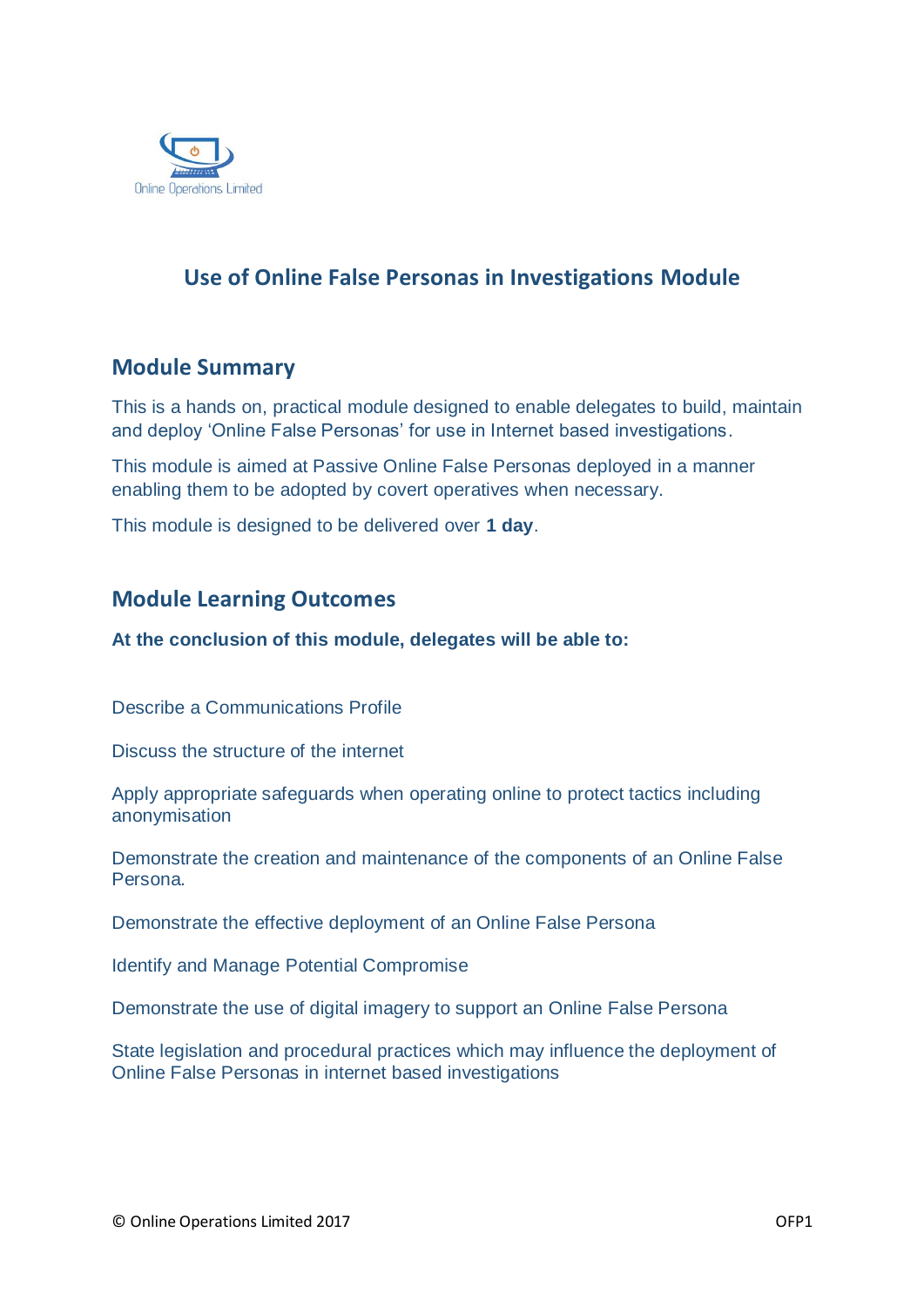# **Use of Online False Personas in Investigations Module (OFP1)**

| 0900-0930                                                | 0930-1030                               | 1045-1115                                                         | 1115-1230                                          | 1300-1445                                                      | 1500-1615                                                          | 1615-1645                                               |
|----------------------------------------------------------|-----------------------------------------|-------------------------------------------------------------------|----------------------------------------------------|----------------------------------------------------------------|--------------------------------------------------------------------|---------------------------------------------------------|
| <b>Introductions and</b><br><b>Course Outline</b><br>1.0 | Communication<br><b>Profiles</b><br>1.1 | Anonymisation<br>and Virtual<br>Private<br><b>Networks</b><br>1.2 | Components of<br>an Online False<br>Persona<br>1.3 | <b>Building an Online Legend</b><br>(Practical Session)<br>1.4 | Deploying an Online False<br>Persona<br>(Practical Session)<br>1.5 | Legislation Influencing<br>Online False Personas<br>1.6 |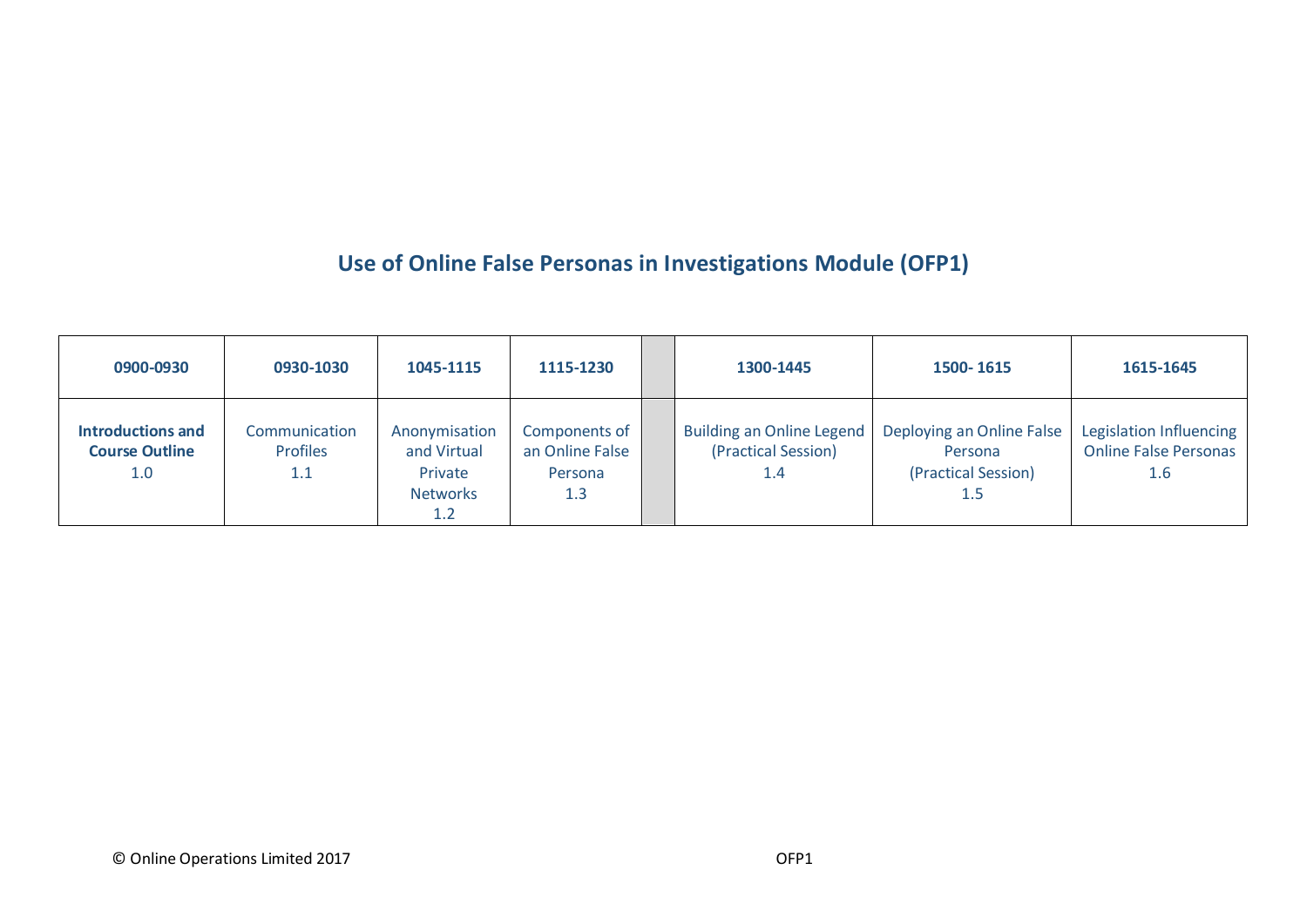## **Module Delivery Sessions**

#### **Module Opening**

- 1.0.1 Health and Safety
- 1.0.2 Module Outline
- 1.0.3 Learning Outcomes and Timetable
- 1.0.4 Introductions

#### **Communication Profiles**

- 1.1.1 What is a communication Profile?
- 1.1.2 Keeping a Communications Profile current
- 1.1.3 Source of Information for a Communications Profile
- 1.1.4 What is the Internet?
- 1.1.5 Digital Footprints and Digital Shadows

#### **Anonymisation**

- 1.2.1 Why anonymise?
- 1.2.2 Virtual Private Networks
- 1.2.3 Browser based tools
- 1.2.4 Other anonymisation techniques

#### **Components of an Online False Persona**

- 1.3.1 Email and Mobile Telephone
- 1.3.2 Facebook
- 1.3.3 Other Social Media and Forums
- 1.3.4 Websites
- 1.3.5 Managing Meta and Exif Data
- 1.3.6 Internet Traces
- 1.3.7 Real World

#### **Building an Online Legend**

- 1.4.1 What to Include
- 1.4.2 History and Time Scales
- 1.4.3 Friends and Associates
- 1.4.4 Digital Images
- 1.4.5 Geolocation

#### **Deploying an Online False Persona**

- 1.5.1 Intelligence Gathering
- 1.5.2 Selecting the Appropriate Online False Persona
- 1.5.3 Friend Requests
- 1.5.4 Managing Internet traces
- 1.5.5 Managing Interaction Requests
- 1.5.6 Identifying and Dealing With Compromise
- 1.5.7 Handing over an Online False Persona